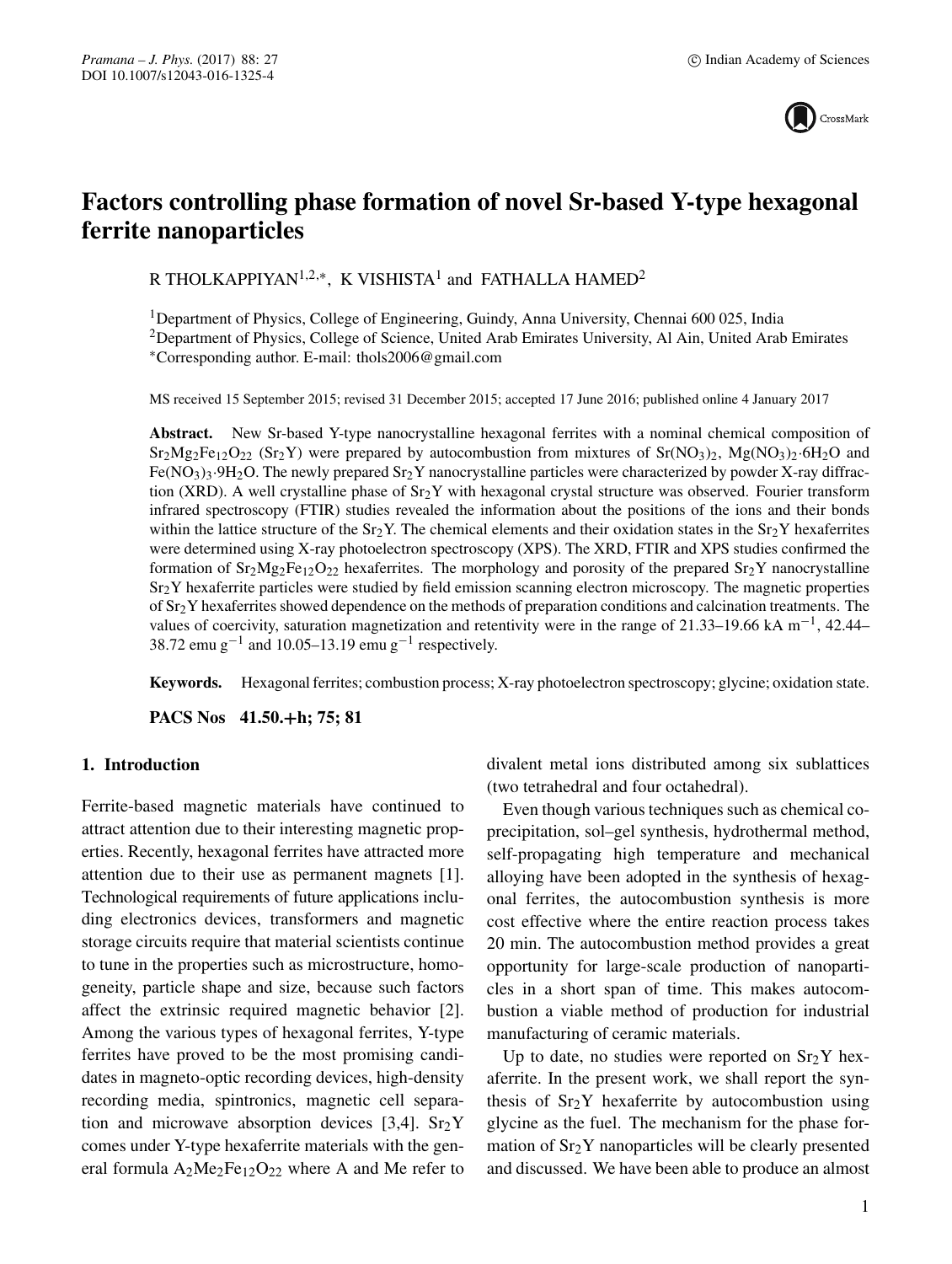pure single phase of  $Sr<sub>2</sub>Y$  hexaferrites. The newly prepared nanocrystalline  $Sr<sub>2</sub>Y$  hexaferrite particles were characterized by powder X-ray diffraction (XRD) and Fourier transform infrared spectroscopy (FTIR) to confirm the position of ions within the prepared  $Sr<sub>2</sub>Y$ hexaferrites. The chemical elements and the oxidation states in the prepared nanocrystalline  $Sr<sub>2</sub>Y$  hexaferrites were examined by X-ray photoelectron spectroscopy (XPS). The surface morphology was analysed by field emission scanning electron microscope (FESEM). The magnetic properties of the prepared  $Sr<sub>2</sub>Y$  samples were measured by vibrating sample magnetometer (VSM). The preparation of the novel  $Sr<sub>2</sub>Y$  hexaferrite nanocrystalline particles with reasonable magnetic properties will be demonstrated.

# **2. Experimental**

# 2.1 *Synthesis*

Hexagonal  $Sr<sub>2</sub>Y$  ferrite nanocrystalline powders with a chemical composition of  $Sr<sub>2</sub>Mg<sub>2</sub>Fe<sub>12</sub>O<sub>22</sub>$  were prepared by the autocombustion method. The starting precursors were strontium nitrate  $(Sr(NO<sub>3</sub>)<sub>2</sub>, 99%$  purity), magnesium nitrate hexahydrate  $(MgNO<sub>3</sub>)<sub>2</sub>·6H<sub>2</sub>O, 98%$ purity), iron (III) nitrate nonahydrate (Fe(NO<sub>3</sub>)<sub>3</sub>.9H<sub>2</sub>O, 98–100% purity) (all from Alfa Aesar), and glycine  $(C_2H_5NO_2, 98.5\%$  purity) (from Qualigens). All analytical reagents were used without any further purification. Initially, stoichiometric amounts of strontium nitrate  $(Sr(NO<sub>3</sub>)<sub>2</sub>)$ , magnesium nitrate  $(Mg(NO<sub>3</sub>)<sub>2</sub>·6H<sub>2</sub>O)$  and ferric nitrate  $(Fe(NO<sub>3</sub>)<sub>3</sub>·9H<sub>2</sub>O)$  were dissolved in 20 ml of distilled water in a beaker, 10 ml of nitric acid  $(HNO<sub>3</sub>)$  was introduced into the beaker to get a clear aqueous solution. The desired amount of glycine (fuel) was then added to the above solution, the whole mixture was stirred at a temperature of 100◦C by a magnetic stirrer until the water slowly evaporated and the mixture became a dark brown viscous gel. This took about 2 h. The resulted dark brown viscous gel was kept on a hot plate at 200◦C for about 10 min. By then the gel started to produce foams and sparks with the evolution of gaseous fumes. After the completion of combustion, a brownish powder was obtained. The time taken from actual ignition to the end of the reaction during the combustion process was less than 20 s. Finally, the as-prepared powder was grounded using an agate mortar and pestle to form a fine powder. A schematic diagram of the preparation step is given in figure 1.

# 2.2 *Characterization*

The crystal structure of the as-synthesized powders was identified by X-ray powder diffraction (XRD) measurements. XRD profiles were collected by Bruker D2 Phaser powder X-ray diffractometer with  $CuK_{\alpha}$ radiation ( $\lambda = 1.5418$  Å) over the range of 10° to 80° with a step mode of  $0.02 \text{ min}^{-1}$ . The as-synthesized powders were also analysed by FT–IR spectrophotometer (Bruker Alpha) using opus 6.5 (version) software. Small amounts of the as-synthesized powders were mixed with potassium bromide (KBr) and pressed into 1 mm thick transparent discs. IR spectra were collected from these discs. IR measurements were carried out at room temperature over the range 350– 1400 cm−1. Information about the oxidation states in



**Figure 1.** Schematic representation of Sr<sub>2</sub>Y hexaferrite nanoparticles prepared by the combustion method.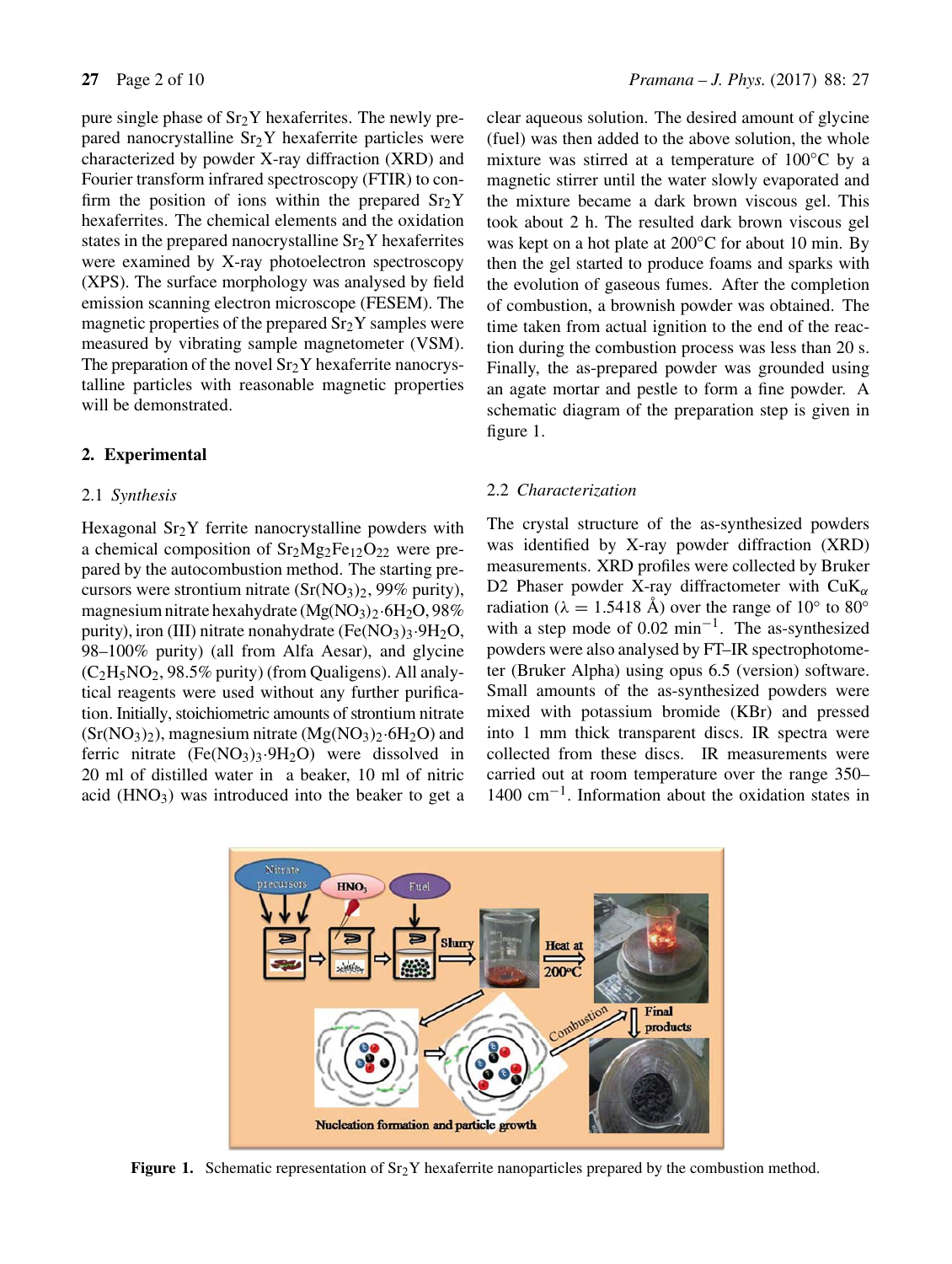the as-synthesized powders was obtained from X-ray photoelectron spectroscopy (XPS). XPS studies were performed by Kratos Analytical Axis Ultra DLD with Al K $\alpha$ 1 source. X-ray photon of 1.486 keV with a pass energy of 160 eV was used for the survey spectrum with 40 eV narrow scans. The spectra were collected using a combination of electrostatic and magnetic lens (hybrid mode) for an analysed area of 700  $\mu$ m  $\times$  300  $\mu$ m. Surface charging effects were minimized using a charge balance operating at 3.6 V and 1.8 V maintained as filament bias. The angle between the normal to the sample surface and the direction of photoelectron collection are perpendicular to each other. Casa XPS software was used for peak fitting, and the procedures and conditions of the analyses were kept consistent for all the samples. In brief, a Shirley background was used, and the relative area, full-width at half-maximum (FWHM), Lorentzian–Gaussian (20% L–80% G) ratios, and peak positions were allowed to vary. The number of peaks for fitting was manually varied, and the minimum number of peaks that gave a reasonable fit were used for the analysis. The surface morphology was analysed by Carl Zeiss ULTRA 55 field emission scanning electron microscope (FESEM). The samples were coated with a thin gold layer before FESEM imaging. This enabled a resolution of ∼1 nm at an acceleration voltage of 5 kV. The working distance was 1 mm. The magnetic measurements have been carried out using Lakeshore 7410 vibrating sample magnetometer (VSM) with applied magnetic fields up to 10 kOe at room temperature.

#### **3. Results and discussion**

# 3.1 *Gylcine-assisted combustion synthesis of Sr*2*Mg*2*Fe*12O<sup>22</sup>

The nanocrystalline  $Sr<sub>2</sub>Y$  particles were synthesized by autocombustion; however, their physicochemical properties depend on the nature and the amount of the fuel used. In order to prepare pure nanocrystalline  $Sr<sub>2</sub>Y$ particles, glycine was utilized as the suitable fuel. It is cost-effective and can be easily obtained compared to other organic fuels. The autocombustion method depends on fuels that act as the reducing agents and metal nitrates that act as oxidizing agents. The reducing valencies of strontium, magnesium, iron, carbon and hydrogen are  $+2$ ,  $+2$ ,  $+3$ ,  $+4$  and  $+1$  respectively and the oxidizing valencies of oxygen and nitrogen are −2 and 0 respectively. The complete redox reaction of the metal nitrates with fuel (glycine) can be represented as

$$
Sr(NO3)2 + Mg(NO3)2+ 5Fe(NO3)3·9H2O+36.7NH2CH2COOH\n→ SrFe2O4+SrFe12O19+MgFe2O4+ N2 + CO2 + H2O\n→ Sr2Mg2Fe12O22.
$$
\n(1)

In this reaction, the metal nitrates mix with carbon and hydrogen from the glycine fuel to form gaseous products like  $CO<sub>2</sub>$ , N<sub>2</sub> and water molecule. The total calculated valences of metal nitrates were  $-220$  and  $+9$ for glycine ( $NH<sub>2</sub>CH<sub>2</sub>COOH$ ). The stoichiometric composition of glycine–metal nitrates  $(Gly/NO<sup>3−</sup>)$  mixture becomes  $2 \times (-10) + 2 \times (-10) + 12 \times (-15) + n(0) + 9$  $= 0$ , with  $n = 24.44$  mol for this redox reaction. During the formation of  $Sr<sub>2</sub>Y$ , the number of moles of gases produced per mole of oxide is about 24.44. The calculated amount of glycine will be 36.7 g (assuming 0.5 M).

The autocombustion is an explosive method which yields many grams of powder within a short period of time even though a small amount of the powder will be lost in the high flames during the combustion. Therefore, safety precautions have to be taken. In this work, we have chosen fuel–lean composition with  $\text{Gly/NO}^{3-}$  < 24.44 (glycine-to-nitrate ion molar ratio) which made the combustion reaction very mellow, and lose of powder in the high flames were greatly minimized. We estimated a loss of about 20% of the powder in the flames during the combustion process. For comparison, we used three different  $\text{Gly/NO}^{3-}$  molar ratios: 0.1818 (very fuel–lean reaction) and the powder produced is denoted as A-Sr2Y, 0.712 (fuel–lean reaction) and the powder produced is denoted as B- $Sr<sub>2</sub>Y$  and 24.44 (fuel–stoichiometric reaction) and the powder produced is denoted as  $C-ST_2Y$ .

# 3.2 *X-ray diffraction studies*

The X-ray diffraction (XRD) patterns of the prepared  $Sr<sub>2</sub>Y$  nanocrystalline particles with different glycineto-nitrate molar ratios are shown in figure 2. It can be seen that  $\text{Gly/NO}^{3-}$  ratio plays an important role in the formation and purity of the  $Sr<sub>2</sub>Y$  nanocrystalline particles. For the  $A-Sr<sub>2</sub>Y$  sample, a mixture of phases had formed. The fuel might not be enough to mix completely with the metals and the combustion process was incomplete. By increasing  $\text{Gly/NO}^{3-}$ ratio (fuel–lean reaction), i.e.,  $B-Sr<sub>2</sub>Y$ , a mixture of  $Sr<sub>2</sub>Y$  hexaferrite and  $Mg<sub>2</sub>Fe<sub>2</sub>O<sub>4</sub>$  was formed. Upon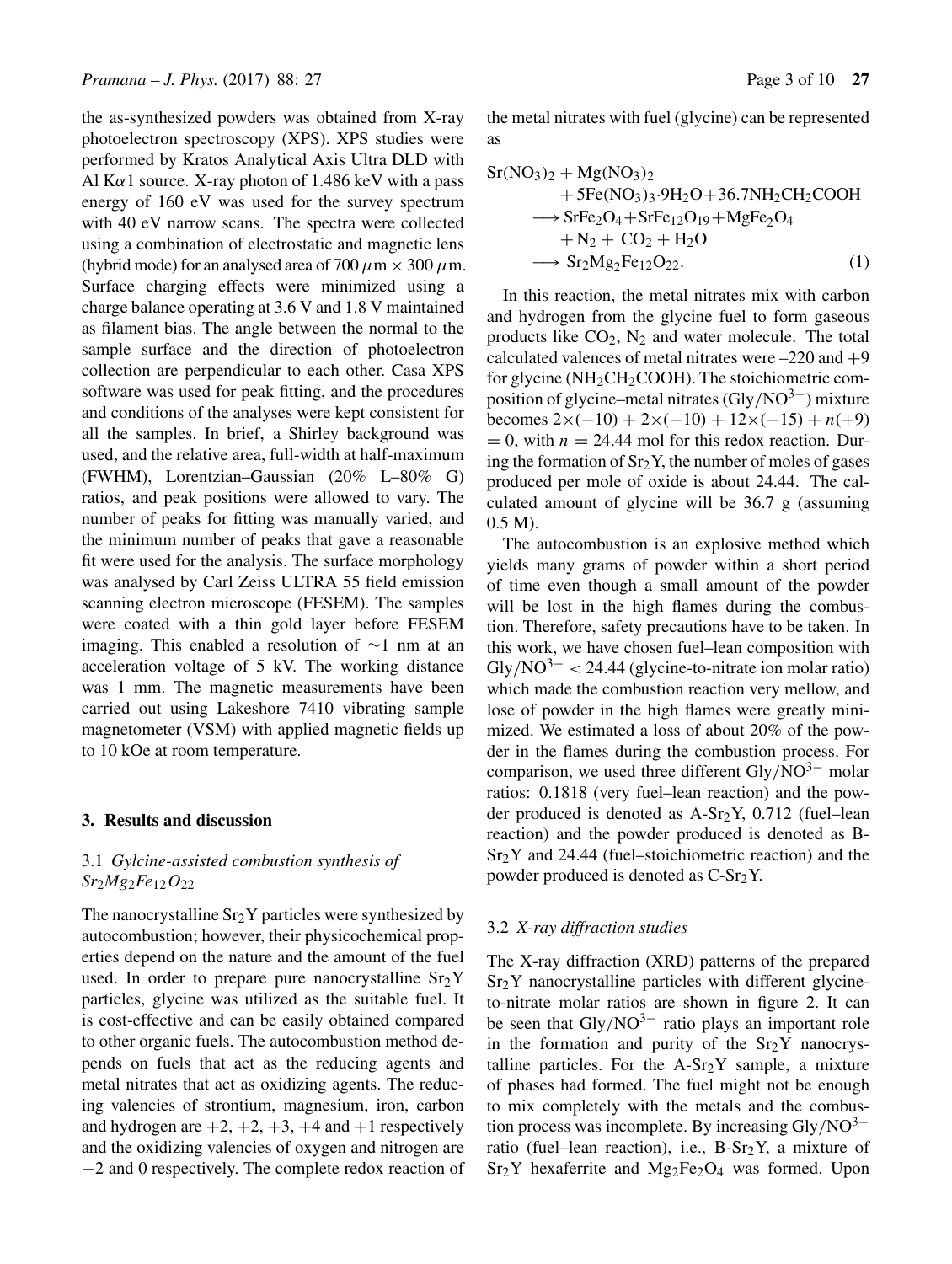

**Figure 2.** X-ray diffraction pattern of  $Sr<sub>2</sub>Y$  hexaferrite nanoparticles prepared by the combustion method.

the calcination of the B-Sr<sub>2</sub>Y powder at 1100 $\rm ^{\circ}C$ , Sr<sub>2</sub>Y hexaferrite phase became more pronounced. However, the obtained Sr2Y hexaferrite nanocrystalline particles were not completely pure and contained minute quantities of impurities. The XRD peaks were matched with the standard ICDD data card (44-0206) for the Y-type hexaferrites. The as-synthesized  $C-Sr<sub>2</sub>Y$  hexaferrite nanocrystalline particles (fuel-stoichiometric reaction) were much better than the  $B-Sr<sub>2</sub>Y$  nanoparticles in terms of the formation of the  $Sr<sub>2</sub>Y$  hexaferrite phase. However, XRD peaks around 36–40◦ are absent and this suggests that the sample needs to be calcined at higher temperatures to bring out the Y-type hexagonal phase. Upon calcination at 1000◦C, we obtained a nearly pure phase of  $Sr<sub>2</sub>Y$  hexaferrite with minute quantities of impurities such as  $SrFe<sub>2</sub>O<sub>4</sub>$ ,  $\alpha Fe<sub>2</sub>O<sub>3</sub>$  and  $SrFe<sub>12</sub>O<sub>19</sub>$ . Among the various stoichiometric compositions of glycine–metal nitrates mixture, the  $B-Sr<sub>2</sub>Y$ calcined at  $1100\textdegree$ C and the C-Sr<sub>2</sub>Y calcined at  $1000\textdegree$ C were found to be suitable for the formation of  $Sr<sub>2</sub>Y$ hexaferrite nanocrystalline particles. The average crystallite size (t) of the prepared  $Sr<sub>2</sub>Y$  hexaferrites was determined by the X-ray line broadening method in accordance with the Scherrer equation [5]

 $t = 0.9\lambda/(\beta \cos \theta),$  (2)

where  $\lambda$  (0.154 nm) is the wavelength of X-ray,  $\beta$ is the full-width at half-maximum (FWHM) and  $\theta$  is the Bragg's diffraction angle. This equation does not include any effects of the strains. The breadth of diffraction peaks in the XRD pattern were corrected for instrumentation broadening. The average crystallite size was found to be 45 nm for the 1100°C calcined B-Sr<sub>2</sub>Y hexaferrites and 53 nm for the 1000℃ calcined C-Sr2Y hexaferrites. These values are comparable with the values of 56 nm (conventional sol–gel) and 34 nm (microwave heating) found for Y-type  $Ba_2Co_2Fe_{12}O_{22}$ [6].

The lattice constants for  $Sr<sub>2</sub>Y$  hexaferrites were calculated from the following equation [7]:

$$
1/d_{hk1} = [4/3(h^2 + hk + k^2/a) + l^2/c^2]^{1/2},
$$
 (3)

where  $d$  is the value of  $d$ -spacing of the line in XRD pattern and (hkl) are the Miller indices. The calculated values of lattice parameters of the  $B-Sr<sub>2</sub>Y$  hexaferrites nanocrystalline particles calcined at 1100◦C were  $a = 5.89$  Å and  $c = 43.610$  Å with an accuracy of  $\pm 0.002$  Å, whereas for the C-Sr<sub>2</sub>Y hexaferrites calcined at 1000 $^{\circ}$ C,  $a = 5.97$  Å and  $c = 43.703$ Å. These values are in good agreement with that of  $Ba_2Ni_2Fe_{12}O_{22}$  ( $a = 5.859$  Å,  $c = 43.504$  Å) and  $Ba_2Co_2Fe_{12}O_{22}$  ( $a = 5.86$  Å,  $c = 43.504$  Å) in accordance with JCPDS Card No. 44-0206 [7].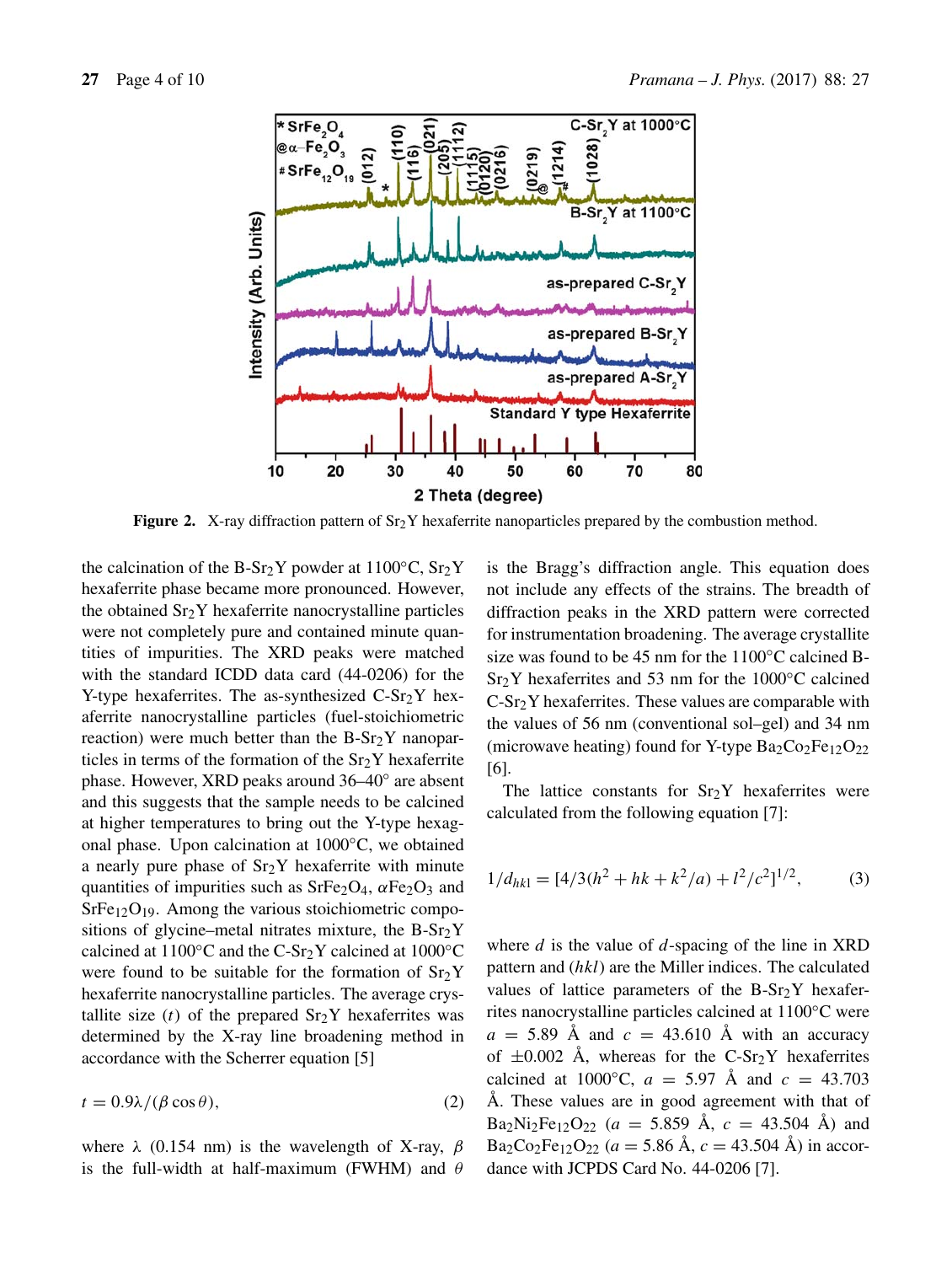The volumes of unit cells  $(V_{cell})$  of the calcined Sr2Y hexaferrites were determined using the following equation [7]:

$$
V_{\text{cell}} = a^2 c \sin 120^\circ. \tag{4}
$$

The calculated value of unit cell volume for the  $B-Sr<sub>2</sub>Y$ hexaferrites calcined at 1100 $\degree$ C was 1325.134 Å<sup>3</sup> and for the C-Sr<sub>2</sub>Y hexaferrites calcined at  $1000\degree$ C was 1310.546 Å<sup>3</sup> ( $\pm$ 0.0002).

The X-ray density  $dx$  of the calcined Sr<sub>2</sub>Y hexaferrites were calculated using the following expression [8]:

$$
d_X = ZM/N_A V_{\text{cell}},\tag{5}
$$

where Z is the number of molecules per unit cell, M is the molecular weight of the sample,  $N_A$  is the Avogadro's number =  $6.023 \times 10^{23}$  and  $V_{\text{cell}}$  is the unit cell volume. The values of X-ray density were found to be 6.273 g cm<sup>-3</sup> and 6.201 g cm<sup>-3</sup> for the calcined B- $Sr<sub>2</sub>Y$  and  $C-Sr<sub>2</sub>Y$  hexaferrite respectively. These values are comparable with the values of 5.138 g  $cm^{-3}$  for Sr<sub>2</sub>  $Co<sub>2</sub>Fe<sub>12</sub>O<sub>22</sub>$  and 5.44 g cm<sup>-3</sup> for Ba<sub>2</sub>Ni<sub>2</sub>Fe<sub>12</sub>O<sub>22</sub> [7,9].

The specific surface area  $(S)$  of the calcined  $Sr<sub>2</sub>Y$ hexaferrite nanocrystalline particles was calculated from the X-ray density  $(d_X)$  and the average crystallite size  $(t)$  in accordance with the following equation [10]:

$$
S = 6/d_X D. \tag{6}
$$

The specific surface area was found to be  $18.046 \text{ m}^2$  $g^{-1}$  for the calcined B-Sr<sub>2</sub>Y and 21.459 m<sup>2</sup> g<sup>-1</sup> for calcined  $C-Sr<sub>2</sub>Y$  hexaferrite nanoparticles.

# 3.3 *FTIR analysis*

Fourier transform infrared (FTIR) spectroscopy was used to gather information on the ions within the structure of calcined Sr<sub>2</sub>Y hexaferrites. The FTIR spectra of the calcined  $B-Sr_2Y$  and  $C-Sr_2Y$  hexaferrites are shown in figure 3. The vibrational characteristics of one group of atoms within the network of different sublattices are usually independent of the vibrations of the other groups. This can provide significant information on the arrangement of atoms in hexaferrite particles. The characteristic IR absorption bands for the calcined B-Sr2Y are assigned as follows: the absorption band at 3426.8 cm<sup> $-1$ </sup> is attributed to the fundamental vibrational modes of the OH group and the two weak IR bands at 2921.8 cm<sup>-1</sup> and 2857 cm<sup>-1</sup> originate from the C–H stretching vibrations. The IR absorption bands at 1746.5 cm<sup>-1</sup> and 1635.6 cm<sup>-1</sup> can be attributed to the asymmetrical and symmetrical stretching vibrations of the  $CO^{2-}$  group. The IR band at 1454 cm<sup>-1</sup> can be attributed to the N–O stretching vibrations of NO<sup>3−</sup> (nitrate) group. The band at  $856.6$  cm<sup>-1</sup> can be attributed to the vibrational frequency of the octahedral sites in the S and T blocks of the whole complex Y-type



**Figure 3.** FTIR spectrum of (**a**) B-Sr2Y hexaferrite nanoparticles at 1100◦C and (**b**) C-Sr2Y hexaferrite nanoparticles at 1000◦C prepared by the combustion method.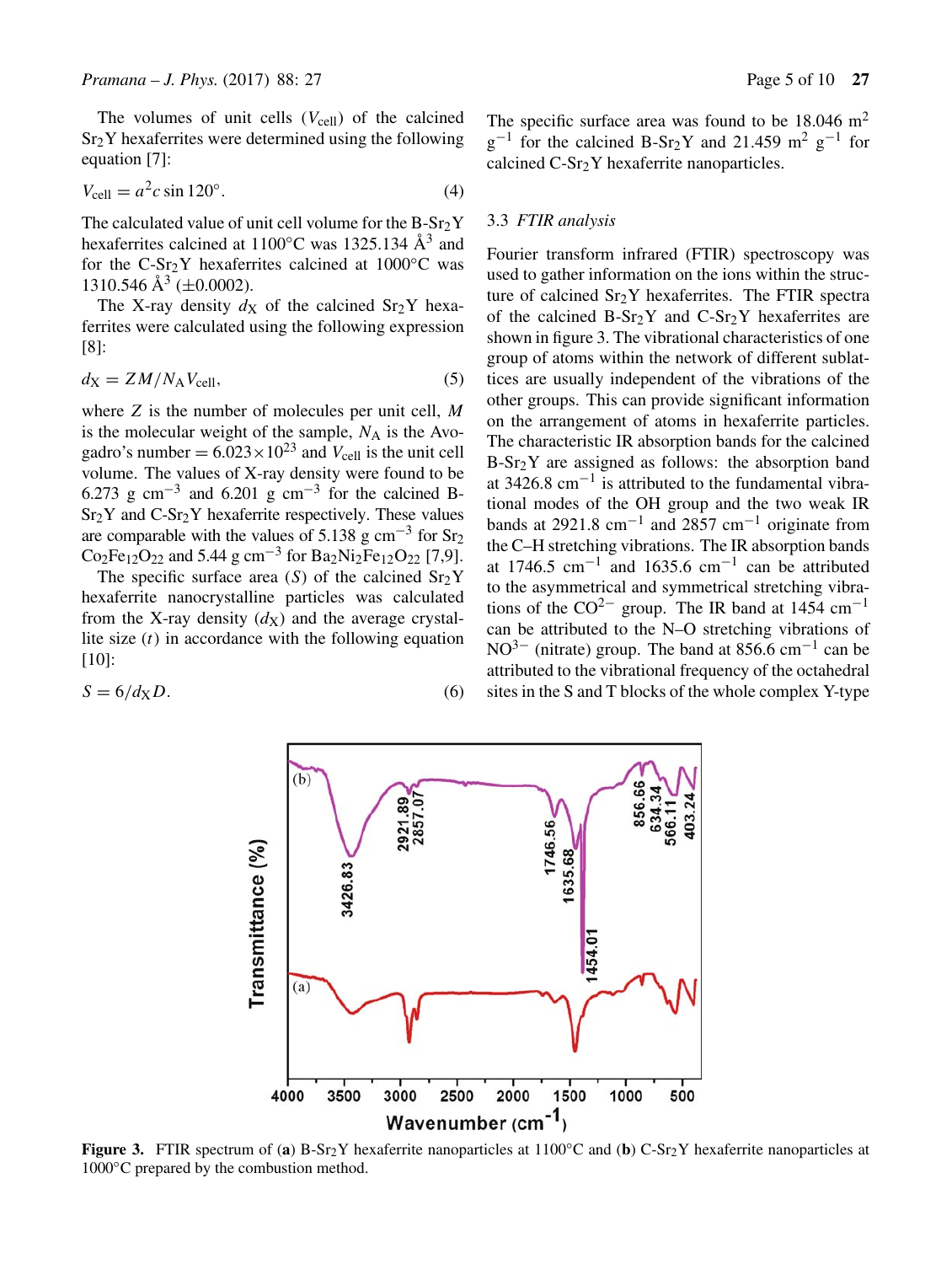structure. The IR band at  $634.3 \text{ cm}^{-1}$  is attributed to the octahedral sites in T–S block boundaries. The absorption band at about  $566.1 \text{ cm}^{-1}$  is attributed to the octahedral group in spinel blocks. The band at  $403.24 \text{ cm}^{-1}$ is attributed to the Fe–O stretching vibrations of the tetrahedral complexes in spinel blocks. Similar results were also observed for the calcined  $C-Sr<sub>2</sub>Y$  hexaferrite with small variations over the same range. These observations confirmed the chemical structure and positions of the ions within the prepared  $Sr<sub>2</sub>Y$ heaxaferrite nanocrystalline particles. The IR results are consistent with crystal structure observed from the XRD measurements. The calcined  $Sr<sub>2</sub>Y$  hexaferrites have nearly single phase with minute impurity phases.

#### 3.4 *X-ray photoelectron spectroscopy studies*

X-ray photoelectron spectroscopy (XPS) studies were performed to determine the chemical species and states of the elements in our samples. Figure 4a shows the wide spectrum of calcined  $C-Sr<sub>2</sub>Y$  hexaferrites nanocrystalline particles. The elements such as Sr, Mg, Fe, C and O were detected. No other elements were identified; this supports the nearly single phase obtained from the XRD analyses.

Figure 4c shows the Sr 3d XPS deconvolution spectra for the calcined nanocrystalline  $C-Sr<sub>2</sub>Y$  hexaferrites. The Sr 3d peak is split into two peaks, namely Sr  $3d_{5/2}$  and Sr  $3d_{3/2}$ , due to the spin orbital coupling. The Sr  $3d_{5/2}$  can be resolved into two consecutive peaks with binding energies of 131.9 eV and 132.6 eV which are assigned to  $Sr^{1+}$  and  $Sr^{2+}$  ions. The Sr  $3d_{3/2}$  can be resolved into two peaks at 133.6 eV and 134.8 eV corresponding to the binding energies of  $Sr^{1+}$ and  $Sr^{2+}$  ions. The difference of about 1.2 eV between the two peaks of Sr  $3d_{3/2}$  is attributed to Sr<sup>2+</sup> ion as reported in previous studies [11]. Figure 4d shows the Sr  $3p$  XPS spectra for the C-Sr<sub>2</sub>Y hexaferrites calcined at  $1000\degree$ C. The Sr  $3p$  contains a C 1s peak. This may have resulted from minute quantities of impurities left in the sample from the combustion process. Based on spin-orbital splitting, the Sr  $3p$  splits into two doublet peaks such as Sr  $3p_{3/2}$  and Sr  $3p_{1/2}$ . This doublet peaks are well deconvoluted with binding energy splitting of 10.3 eV corresponding to the  $Sr^{2+}$  ion in its oxide environment [12,13].

Figure 4b shows the deconvolution of Mg  $2p$  spectra for the calcined nanocrystalline  $C-Sr<sub>2</sub>Y$  hexaferrites. These spectra are fitted with the raw data and deconvoluted to resolve the peaks. The Mg  $2p$  core level is close to the valence band and the difference between



**Figure 4.** (**a**) XPS survey spectrum, (**b**) deconvolution spectra of Mg 2p peak, (**c**, **d**) high-resolution spectra of Sr 3d and Sr 3p peaks for C-Sr<sub>2</sub>Y hexaferrite nanoparticles at 1000 $^{\circ}$ C.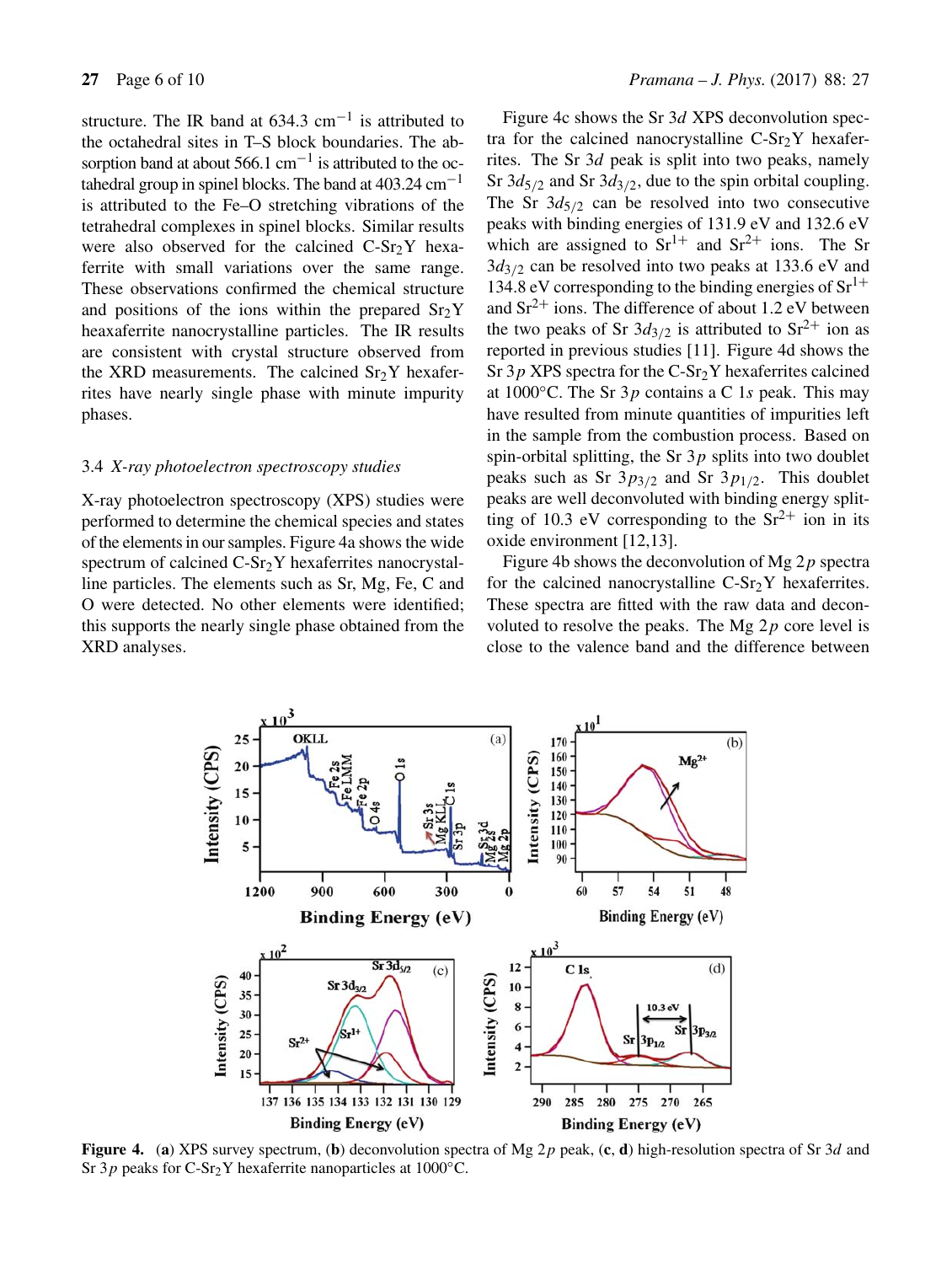Mg  $2p_{3/2}$  and Mg  $2p_{1/2}$  cannot be resolved. This is expected to reveal the charge and valence state of Mg more representatively. Gaussian fit was applied to the  $Mg 2p$  peak and it was resolved into three distinct components. The minor peak at the lower binding energy of 49.5 eV is attributed to the metallic Mg which is good agreement with previous reports [14,15]. The peak at 51.6 eV is assigned to MgB<sub>2</sub> [15]. The major peak at the higher binding energy of 54.4 eV is attributed to the divalent  $(Mg^{2+})$  species of Mg [15].

The Fe  $2p$  photoelectron peak of the calcined nanocrystalline  $C-Sr<sub>2</sub>Y$  hexaferrite particles is shown in figure 5a. Based on spin-orbit coupling, the Fe 2p peak is split into Fe  $2p_{3/2}$  and Fe  $2p_{1/2}$  components. The Fe  $2p_{3/2}$  peak can be deconvoluted into two peaks at 709.14 eV and 710.60 eV corresponding to the binding energies of  $Fe^{2+}$  and  $Fe^{3+}$  ions. Similarly, Fe  $2p_{1/2}$  peak can be deconvoluted into two fine peaks at 723.02 eV and 725.78 eV attributed to  $Fe<sup>2+</sup>$  and Fe<sup>3+</sup> ions. However, a peak at 717.80 eV is present between the Fe  $2p_{3/2}$  and Fe  $2p_{1/2}$  components and it is considered as satellite peak. Due to large background, the chemical states of Fe are difficult to analyse. The difference of about 8.66 eV between the binding energies of the satellite peak and the principal peak of Fe  $2p_{3/2}$  is due to the presence of Fe<sup>3+</sup> ion



**Figure 5.** (a) High-resolution spectra of Fe 2p peak and (**b**) XPS spectra for O 1s peak for  $C-Sr_2Y$  hexaferrite nanoparticles at 1000◦C.

[16–18]. In principle, the valence of Fe ions fluctuate due to the reduction of  $Fe^{3+}$  to  $Fe^{2+}$  ions. In order to determine the presence of oxide/hydroxide species in the prepared samples, O 1s spectra were analysed. Figure 5b shows the deconvolution of the spectra for the calcined  $C-Sr<sub>2</sub>Y$  hexaferrites. The O 1s peak can be decomposed into three peaks. The first peak at 528.51 eV is attributed to lattice  $O^{2-}$ , the second peak at 529.72 eV is assigned to the lattice OH− contribution from  $Fe(OH)_2$  and  $FeOOH$  and the third peak at 531.33 eV corresponds to the adsorbed –H–O–H on the surface of the  $Sr<sub>2</sub>Y$  hexaferrites [19].

# 3.5 *Morphology studies*

The morphology of the prepared nanocrystalline hexaferrite particles were examined by FESEM. The FESEM images of the calcined  $C-Sr<sub>2</sub>Y$  hexaferrite nanoparticles at different magnifications are shown in figure 6. The  $Sr<sub>2</sub>Y$  hexaferrites have dense microstructure with uniform particle size distribution. Almost all the particles have hexagonal symmetry with definite crystalline grain boundaries. The shape of the grains in the hexaferrites determines the right technological application. Rod-shaped hexaferrites can be utilized in surface-enhanced Raman scattering, imaging, catalysis, data storage and sensing [20,21]. Platelet-shaped hexaferrites may be suitable as microwave absorption coating [29]. In the present study, the grains grew larger and became compactly stacked as the sintering temperature was raised. Obviously, the porosity and grain boundaries decrease with the rise of the sintering temperature [22]. The prepared nanocrystalline  $Sr<sub>2</sub>Y$ hexaferrite particles with larger grain size might be suitable as microwave absorbing materials.

#### 3.6 *Magnetic studies*

The magnetization of the present calcined  $Sr<sub>2</sub>Y$  hexaferrites was measured using vibrating sample magnetometer. Figure 7 shows plots of the individual hysteresis loops of the calcined  $B-Sr_2Y$  and  $C-Sr_2Y$ hexaferrites with applied magnetic fields up to 10 kOe. From these hysteresis loops, we can see that the saturation magnetization  $(M<sub>s</sub>)$  was high, while the coercivity  $(H<sub>c</sub>)$  was low. The values of saturation magnetization  $(M<sub>s</sub>)$ , coercivity  $(H<sub>c</sub>)$  and remanence magnetization  $(M_r)$  obtained from the hysteresis loops are listed in table 1. From the observed values of the coercivity  $(H_c)$ , it is clear that the calcined B-Sr<sub>2</sub>Y and C-Sr<sub>2</sub>Y show soft magnetic behaviour. It has been reported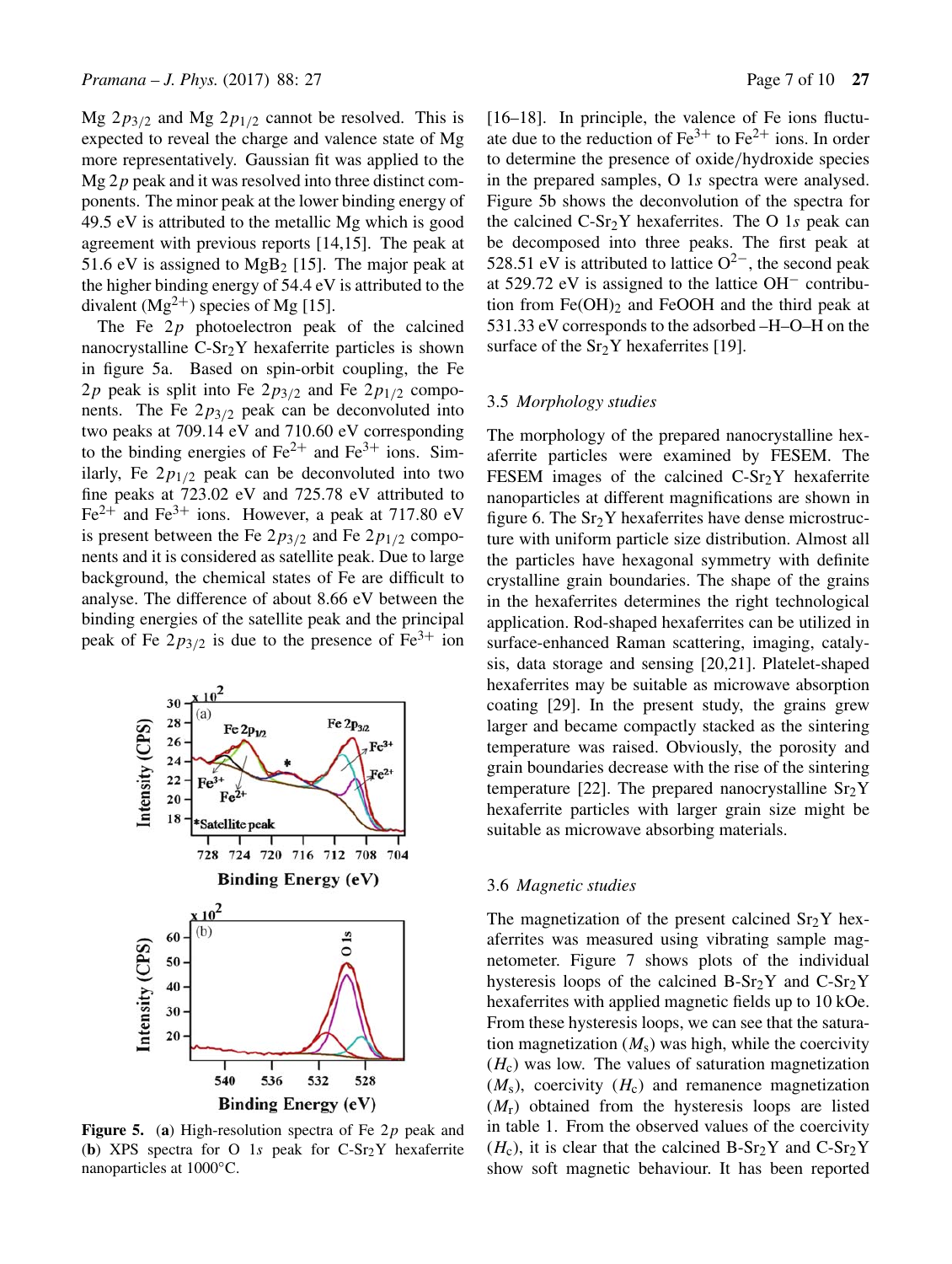

**Figure 6.** FESEM images of C-Sr<sub>2</sub>Y hexaferrite nanoparticles at 1000°C with different magnifications.

earlier that the observed soft magnetic behaviour in ferrites is very significant for various practical applications in the fields of sensing, switching and security [23,24].

The room-temperature saturation magnetization  $(M<sub>s</sub>)$  of the calcined B-Sr<sub>2</sub>Y and C-Sr<sub>2</sub>Y nanocrystalline hexaferrite particles was found to be 42.44 and 38.72 emu  $g^{-1}$  respectively. Similar results have been



**Figure 7.** *M*–*H* loop of (**a**) B-Sr2Y hexaferrite nanoparticles at 1100◦C and (**b**) C-Sr2Y hexaferrite nanoparticles at 1000◦C with applied magnetic field up to 10 kOe. Inset figure shows the magnified view of  $B-Sr<sub>2</sub>Y$  at 1100°C.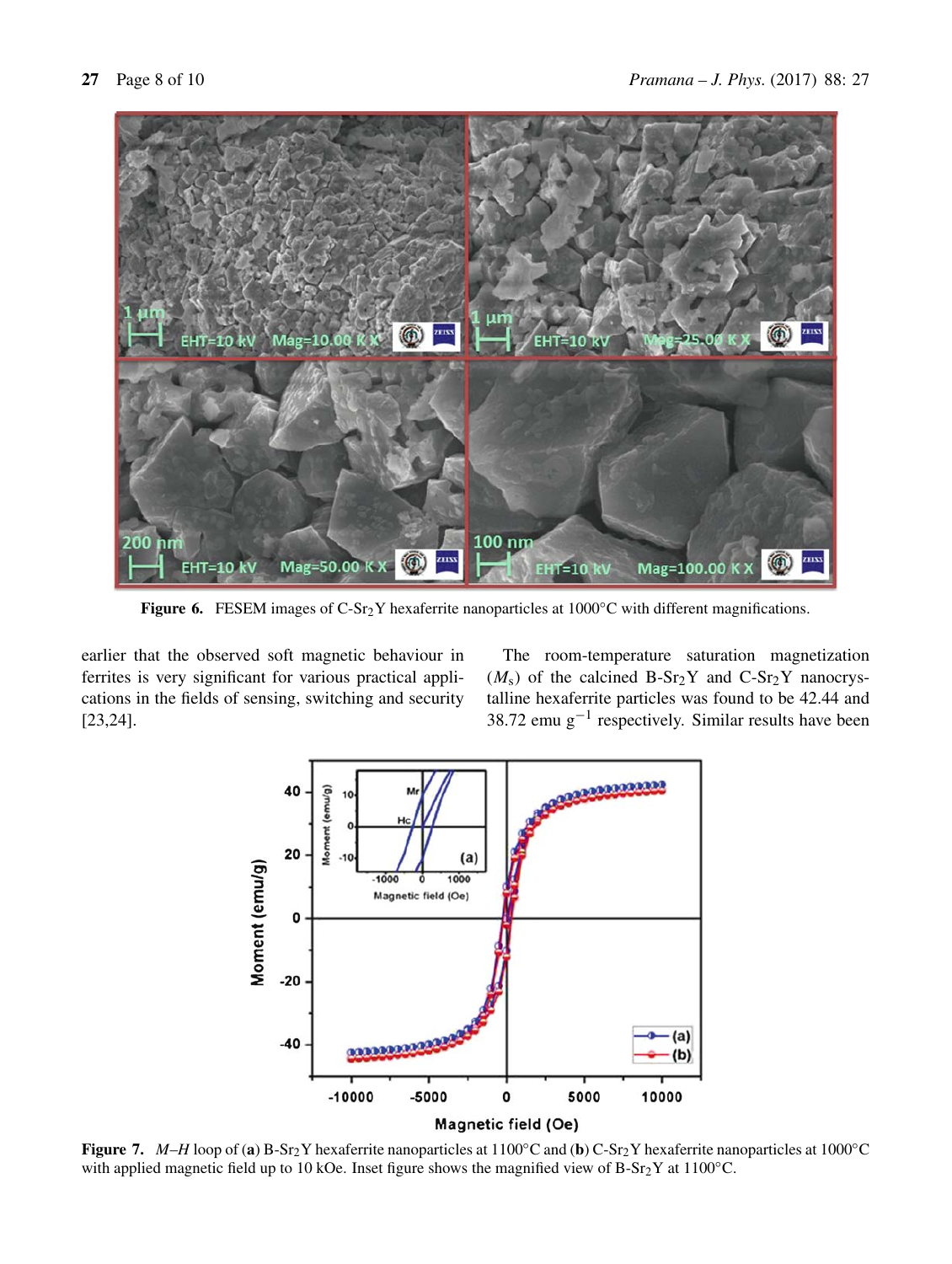| Y-type hexaferrites | <b>Synthesis</b>                                           |            | $H_c$ (kA m <sup>-1</sup> ) $M_s$ (emu g <sup>-1</sup> ) $M_r$ (emu g <sup>-1</sup> ) |              | <b>SOR</b> | Ref.      |
|---------------------|------------------------------------------------------------|------------|---------------------------------------------------------------------------------------|--------------|------------|-----------|
| Ni <sub>2</sub> Y   | Gel to crystallite conversion<br>method at $950^{\circ}$ C | 16         | 25.5                                                                                  |              |            | $[24]$    |
| $Mg_2Y$             |                                                            |            | 23                                                                                    |              |            | $[25]$    |
| $Zn_2Y$             |                                                            |            | 42                                                                                    |              |            | $[25]$    |
| Mn <sub>2</sub> Y   |                                                            |            | 31                                                                                    |              |            | $[25]$    |
| $Zn_{1.2}Cu0.8Y$    | $1050^{\circ}$ C                                           | 6.8        | 34.5                                                                                  | 4.05         |            | $[27]$    |
| Co <sub>2</sub> Y   |                                                            | 4.4        | 34                                                                                    |              |            | [25, 29]  |
|                     | Sol–gel derived fibres, $1000^{\circ}$ C                   | 30         | 32.8                                                                                  |              |            | [30]      |
|                     | EDTA complex synthesis                                     | $15 - 6.7$ | $28.8 - 33.4$                                                                         | $5.3 - 14.4$ |            | $[31]$    |
|                     | $1000^{\circ}$ C                                           | 12.7       | 26.6                                                                                  |              | -          | [32, 33]  |
| Sr <sub>2</sub> Y   | Combustion method at $1100^{\circ}$ C                      | 21.33      | 42.44                                                                                 | 10.05        | 0.24       | This work |
|                     | $1000^{\circ}$ C                                           | 19.66      | 38.72                                                                                 | 13.19        | 0.34       |           |

**Table 1.** Magnetic parameters obtained from synthesized  $Sr_2Y$  hexaferrite nanoparticles in comparsion with other Y-type hexaferrites.

reported for various Y-type hexaferrites [25–27]. Generally, differences in  $M<sub>s</sub>$  depend on the temperature of calcination and particle size [28]. In our work, it is observed that the saturation magnetization slightly decreased by varying the fuel stoichiometric ratio conditions and the calcining temperature. The values of coercivity  $(H_c)$  of the calcined B-Sr<sub>2</sub>Y and C-Sr<sub>2</sub>Y hexaferrites were found to be 21.33 and 19.66 kA m<sup>-1</sup> which are in good agreement with various values for Y-type hexaferrites reported by other groups [29–33]. The values of remanence magnetization or retentivity  $(M_r)$  extracted from the  $M-H$  loop were found to be 10.05, 13.19 emu g<sup>-1</sup> for the calcined B-Sr<sub>2</sub>Y and C-Sr2Y nanocrystalline hexaferrite particles. The squareness ratios (SQR) were calculated from the values of  $M_s$  and  $M_r$  and found to be 0.24 and 0.34 for the calcined  $B-Sr_2Y$  and  $C-Sr_2Y$  hexaferrites respectively. In general, large SQR values are preferred for many applications such as magnetic recording media and permanent magnets. The magnetic parameters of the prepared  $Sr<sub>2</sub>Y$  samples in this study are not only correlated with the grain size but also with the preparation conditions. It is possible to obtain higher quality samples with desirable magnetic properties by optimizing the processing parameters of the preparation.

#### **4. Conclusion**

A new compound of Sr-based Y-type hexaferrite was successfully synthesized by autocombustion using glycine as the fuel. The newly prepared nanocrystalline  $Sr<sub>2</sub>Y$  hexaferrite particles were characterized by XRD, FESEM, FTIR, XPS and VSM. The formation of a single phase with a nominal chemical composition of  $Sr<sub>2</sub>Mg<sub>2</sub>Fe<sub>12</sub>O<sub>22</sub>$  hexaferrites was demonstrated. The prepared  $Sr<sub>2</sub>Y$  hexaferrites showed good magnetic properties similar to that of the Y-type hexaferrites. The preparation of nanocrystalline  $Sr<sub>2</sub>Y$  hexaferrites particles depends on the initial conditions of the autocombustion and calcination treatments.

# **References**

- [1] H R Kirchmayr, *J. Phys. D* **29**, 2763 (1996)
- [2] D Lisjak and M Drofenik, *J. Eur. Ceram. Soc.* **24**, 1841 (2004)
- [3] F Leceabue, R Painzzieri, G Albanese, G Leo and N Suarez, *Mater. Res. Bull.* **33**, 266 (1988)
- [4] K Haneda and H Kojima, *J. Phys. Status Solidi A* **6**, 259 (1971)
- [5] R Tholkappiyan and K Vishista, *Ad*v*. Sci., Eng. Med.* **6**, 311 (2014)
- [6] M Barkat Ul-ain, Safeer Ahmed, Yanqiang Huang, Aiqin Wang and Tao Zhang, *J. Mater. Chem.* **22**, 22190 (2012)
- [7] Mukhtar Ahmad, Qasim Ali, Ihsan Ali, Ishtiaq Ahmad, M Azhar Khan, Majid Niaz Akhtar, G Murtaza and M U Rana, *J. Alloys Compounds* **580**, 23 (2013)
- [8] V Vaishali Soman, V M Nanoti and D K Kulkarni, *Mat. Manufacturing Proc.* **29**, 397 (2014)
- [9] Ihsan Ali, Mukhtar Ahmad, M U Islam and M S Awan, *J. Sol-Gel Sci. Technol.* **68**, 141 (2013)
- [10] M George, A M John, S S Nair, P A Joy and M R Anantharaman, *J. Magn. Magn. Mater.* **302**, 190 (2006)
- [11] M P De Jong, V A Dediu, C Taliani and W R Salaneck, *J. Appl. Phys.* **94**, 7292 (2003)
- [12] V V Atuchin, J C Grivel, A S Korotkov and Z Zhang, *J. Solid State Chem.* **181**, 1285 (2008)
- [13] V V Atuchin, J C Grivel and Z Zhang, *Chem. Phys.* **360**, 74 (2009)
- [14] R P Vasquez, C U Jung, Min-Seok Park, Hoon-Jung Kim, J Y Kim and Sung-Ik Lee, *Phys. Re*v*. B* **64**, 052510 (2001)